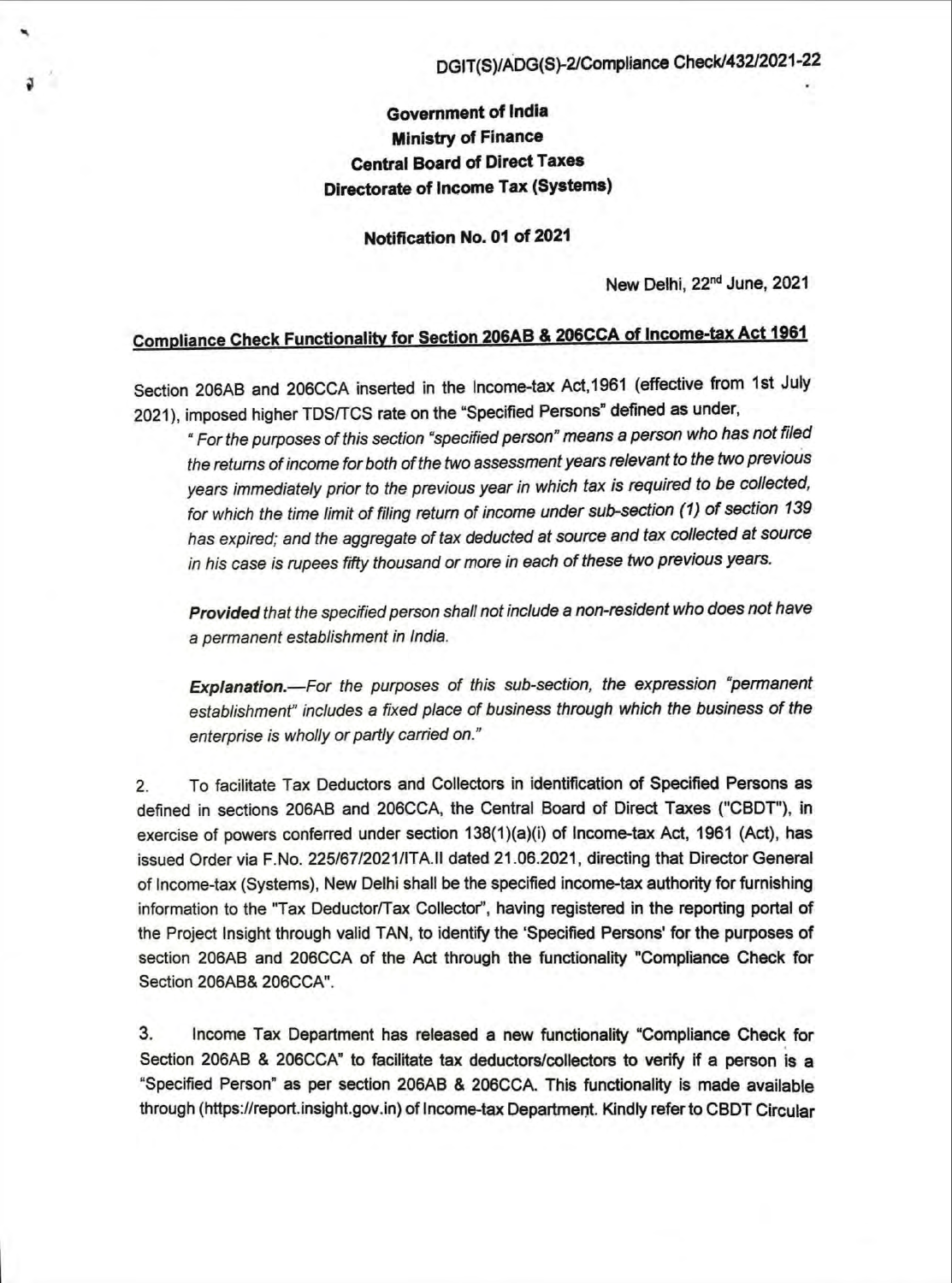No. 11 of 2021 dated 21.06.2021 regarding use of functionality under section 206AB and 206CCA of the Income-tax Act, 1961.

,

4. The following procedure is laid down for sharing of information with tax deductors/collectors:

a) Registration: Tax Deductors and Collectors can register on the Reporting Portal by logging in to e-filing portal (http://www.incometax.gov.in/) using e-filing login credential of TAN and clicking on the link "Reporting Portal" which is available under "Pending Actions" Tab of the e-filing Portal. After being redirected to the Reporting Portal, the tax deductor/collector needs to select Compliance Check (Tax Deductor & Collector) under Form Type. The details of the principal officer also need to be provided by clicking on "Add Principal Officer" button. The principal officer is the authorized person of the tax deductor/collector to use the Compliance Check functionality on reporting portal. After submission of registration request, email notification will be shared with the Principal Officer along with ITDREIN details and login credentials.

b) Accessing the Compliance Check functionality: Principal Officers of the entities (Tax Deductors & Collectors) which are registered with the Reporting Portal through TAN shall be able to use the functionality after login into the Reporting Portal using their credentials. After successfully logging in, link to the functionality "Compliance Check for Section 206AB & 206CCA" will appear on the home page of the Reporting Portal.

c) Using "PAN Search" mode: Under the "Compliance Check for Section 206AB & 206CCA" page, "PAN Search" tab may be selected to access the functionality in PAN Search mode. In this mode single valid PAN along with captcha can be entered at a time and output will be available with following fields,

- Financial Year: Current Financial Year
- PAN: As provided in the input.
- Name: Masked name of the Person (as per PAN).
- PAN Allotment date: Date of allotment of PAN.
- PAN-Aadhaar Link Status: Status of PAN-Aadhaar linking for individual PAN holders as on date. The response options are Linked (PAN and Aadhaar are linked), Not Linked (PAN & Aadhaar are not linked), Exempt (PAN is exempted from PAN-Aadhaar linking requirements as per Department of Revenue Notification No. 37/2017 dated 11<sup>th</sup> May 2017) or Not-Applicable (PAN belongs to non-individual person).
- Specified Person u/s 206AB & 206CCA: The response options are Yes (PAN is a specified person as per section 206ABI206CCA as on date) or No (PAN is not a specified person as per section 206AB/206CCA as on date).

I  $\vert$ 

I I

I I I

 $\mathbf{L}$ -,

Output will also provide the date on which the "Specified Person" status as per section 206AB and 206CCA is determined.